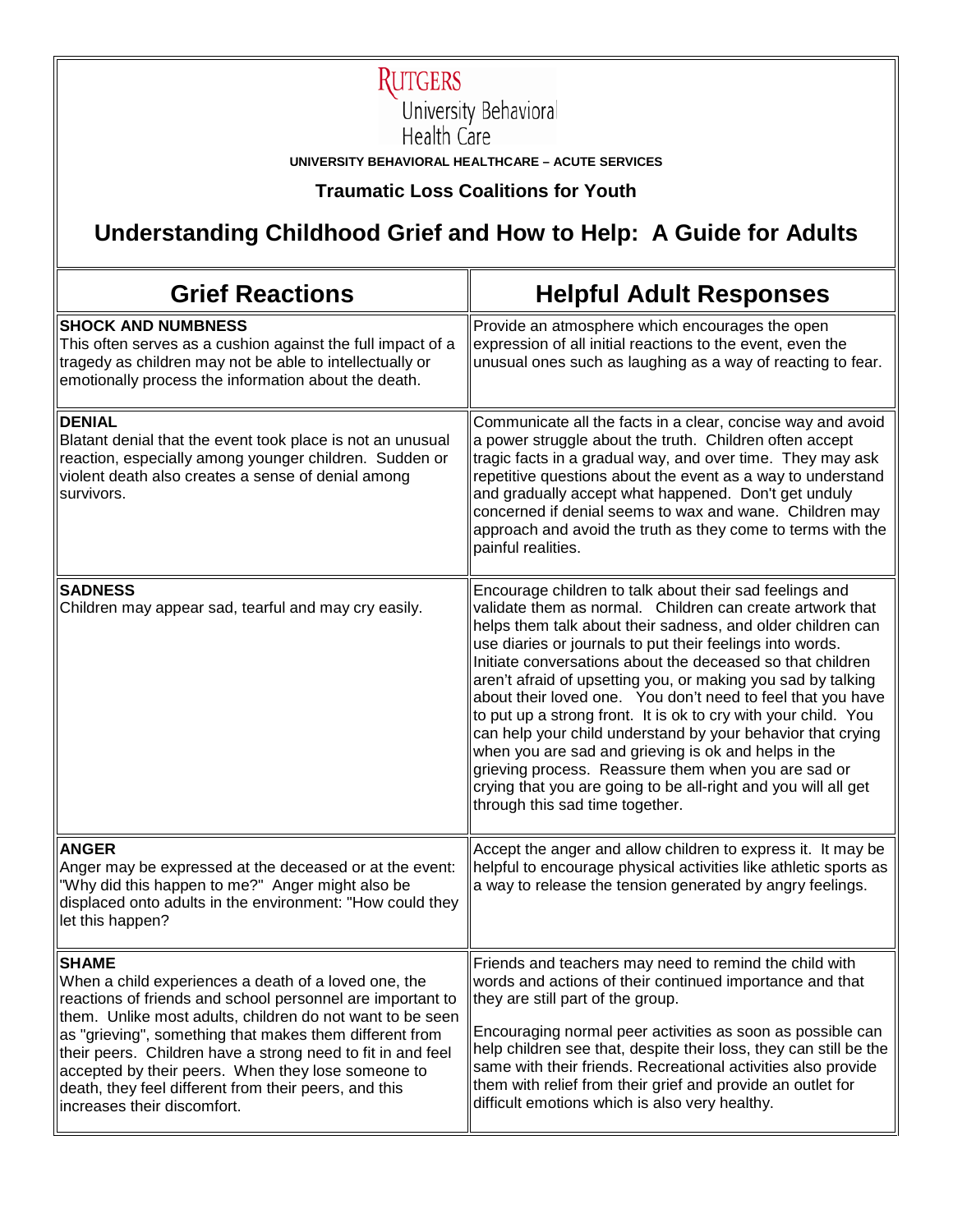| <b>GUILT</b><br>As a result of "magical thinking", young children may worry<br>they were the cause of the tragedy: "Did my bad behavior<br>make this happen?"; "If I had loved my brother more, he'd<br>still be alive today!" Older children may worry about<br>negative encounters they had with the deceased prior to<br>the death. There may also be guilt related to the fact that<br>the child does not feel he/she is as "sad" as the rest of the<br>family about the loss.                                                                                                                                                                                                                                                                                                                                                 | Help children see that the death was not their fault, and it<br>was not related to their behavior. Explain that no matter<br>what we think or feel, we don't have power over another<br>person's death. Reiterate that every relationship includes<br>negative as well as positive feelings, but again our feelings<br>cannot cause another's death. Also, clearly give permission<br>to children to go on enjoying life and living. Because their<br>expression of sadness and loss may be different from yours<br>does not mean their grieving is any less meaningful.     |  |
|------------------------------------------------------------------------------------------------------------------------------------------------------------------------------------------------------------------------------------------------------------------------------------------------------------------------------------------------------------------------------------------------------------------------------------------------------------------------------------------------------------------------------------------------------------------------------------------------------------------------------------------------------------------------------------------------------------------------------------------------------------------------------------------------------------------------------------|------------------------------------------------------------------------------------------------------------------------------------------------------------------------------------------------------------------------------------------------------------------------------------------------------------------------------------------------------------------------------------------------------------------------------------------------------------------------------------------------------------------------------------------------------------------------------|--|
| <b>PHYSICAL PROBLEMS</b><br>Frequent illnesses and physical complaints are common<br>reactions in children during the process of grieving.                                                                                                                                                                                                                                                                                                                                                                                                                                                                                                                                                                                                                                                                                         | Create an atmosphere where children have permission to<br>talk about their physical concerns. For example, tolerate<br>frequent visits to the school nurse if necessary. It may also<br>be helpful to point out how we use our bodies sometimes to<br>express feelings that are difficult to put into words.                                                                                                                                                                                                                                                                 |  |
| <b>ACADEMIC PERFORMANCE PROBLEMS</b><br>Confusion, difficulty in concentration, memory lapses, and<br>preoccupation with thoughts of the deceased are common,<br>and these may interfere with academic work.                                                                                                                                                                                                                                                                                                                                                                                                                                                                                                                                                                                                                       | Provide additional help or tutoring for children of all ages.<br>Children may benefit from temporary reduction of their work<br>load or more time to complete assignments and tests. This<br>will help decrease anxiety about falling behind in their<br>assignments.                                                                                                                                                                                                                                                                                                        |  |
| <b>REFUSAL TO TALK ABOUT THE LOSS</b><br>Children may feel uncomfortable with an invitation to<br>openly express their emotions. Younger children may not<br>have the language with which to express their feelings.<br>Older children may consider crying babyish and refuse to<br>talk for fear of becoming upset.                                                                                                                                                                                                                                                                                                                                                                                                                                                                                                               | Offer opportunities to talk without the expectation that the<br>child will always respond. Help children to communicate in<br>other ways such as drawing, writing, and music.                                                                                                                                                                                                                                                                                                                                                                                                |  |
| <b>INTERMITTENT GRIEVING</b><br>Children grieve intermittently because of their low capacity<br>to tolerate acute pain for long periods. It is not unusual to<br>see a child crying one minute and out playing soon after. It lit as an escape from the pain of grief and as a way to<br>does not mean the child is not sad about the death.<br>Teens may express a desire to be with friends instead of<br>with family at times during the grief process. This is<br>normal, and it is not a reflection of their feelings for their<br>∥family or a sign of disrespect for the deceased. It is a way ∥to do things that take their mind off the grief such as talking<br>of experiencing the pain in manageable doses and seeking with friends, or engaging in physical activities to help them<br>comfort in peer relationships. | Comfort your child when they are expressing their sadness,<br>but also give them permission to play even during this sad<br>time. Play is the language of childhood, and they often use<br>understand and master the complex and confusing feelings<br>they feel regarding the death.<br>Let your teenager know that you understand their need to<br>sometimes be with friends during this time. Encourage them<br>discharge tension and sad feelings.                                                                                                                       |  |
| <b>TRAUMATIC GRIEF REACTIONS</b><br>These reactions interfere with movement through the grief process because the child can't stop thinking about<br>the traumatic aspects of the death. Children who are experiencing these reactions should be referred to<br>a counselor that is experienced in helping children with traumatic grief.                                                                                                                                                                                                                                                                                                                                                                                                                                                                                          |                                                                                                                                                                                                                                                                                                                                                                                                                                                                                                                                                                              |  |
| <b>DISTURBING THOUGHTS OR MEMORIES</b><br>When a loved one dies in a violent way, the child may<br>become preoccupied with the way in which the person<br>died. They may describe the experience of "not being able<br>to stop thinking about how it happened." These images<br>may haunt their dreams and make it difficult to sleep.<br>They may also invade their waking life and pop into their<br>minds at any time. The child may avoid conversation<br>about the deceased because thinking about their loved                                                                                                                                                                                                                                                                                                                | Shield children from exposure to images of death and<br>destruction on television or in print. Exposure will increase<br>the images in their mind of their loved one's death. Children<br>may ask how the death happened, and it is always better to<br>give them facts without sharing too many details. For<br>example, you can tell a younger child that when the building<br>collapsed, their loved one got hit with the building's falling<br>parts, it made their body stop working, and they died. Older<br>children and teenagers are more sophisticated and may ask |  |

Children may avoid talking about memories of the loved one, even happy ones as a way of avoiding disturbing you can; don't talk about disturbing and graphic details. If a child is having lots of thoughts about the way their loved

for more information. Keep the explanation as factual as

one brings back the images of the way they died.